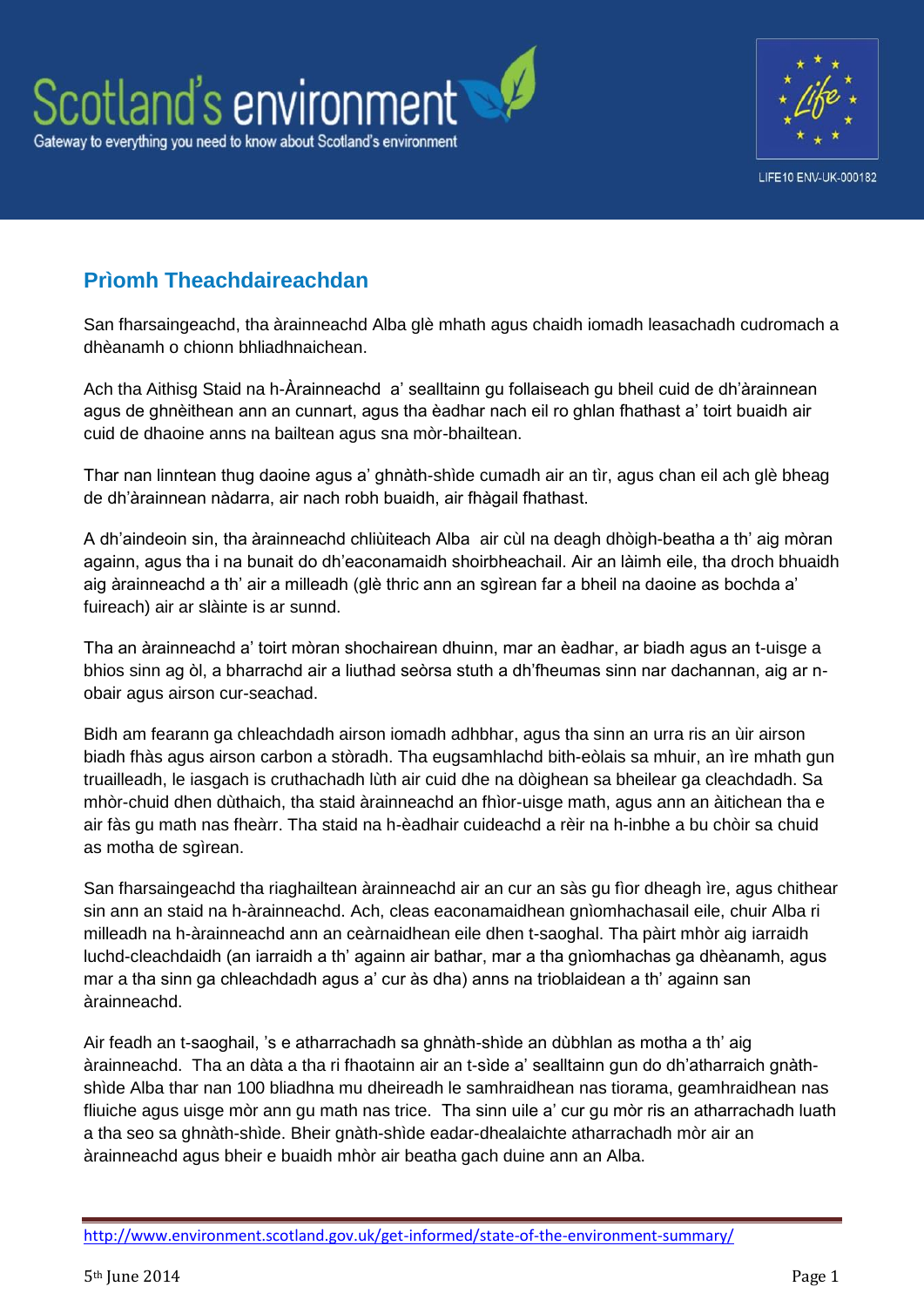

Tha ceangal eadar gach pàirt dhen àrainneachd agus tha gach pàirt an eisimeil a chèile airson gum fuirich nithean ann an deagh òrdugh. Gu h-ìosal, thug sinn iomradh air càileachd nam prìomh phàirtean. Tha barrachd fiosrachaidh air a' cheangal a tha eatarra anns gach caibideil is topaig.

## **Èadhar**

Anns na bailtean, tha càileachd na h-èadhair air fàs gu math nas fheàrr bho na 1950an, ach tha càileachd na h-èadhair fhathast na adhbhar uallaich ann an àitichean ann an cuid dhe na bailtean is na mòr-bhailtean. Anns na bailtean, tha smùid a tha còmhdhail a' leigeil mu sgaoil na phrìomh adhbhar air truailleadh.

## **Uisge**

San fharsaingeachd tha am fìor-uisge agus a' mhuir ann an deagh staid, agus tha cuid mhath de lùghdachadh air tighinn air truailleadh thar nan 25 bliadhna mu dheireadh. Tha fhathast duilgheadasan ann air sgàth call àrainnean agus fiadh-bheatha (san latha an-diugh agus gu heachdraidheil) agus bho thruailleadh uisge, gu sònraichte air sgàth 's gu bheil uiread de mhathasan a' dol dhan uisge. Faodaidh tuiltean agus tart an eaconamaidh againn agus fiadh-bheatha a mhilleadh, agus buaidh a thoirt air ar slàinte is ar sunnd.

### **Talamh**

'S e na diofar sheòrsaichean de fheartan-tìre, de chreagan agus de ùir ann an Alba bunait an deilbh-tìre, na fiadh-bheatha is an dualchais chultarail. Tha an talamh air a chleachdadh airson iomadh adhbhar, agus feumaidh sinn cothromachadh a dhèanamh eadar gach feum a tha sinn a' dèanamh dheth.

Tha am feum a tha sinn a' dèanamh dhen fhearann agus mar a tha sinn ga mhanaidseadh agus ga leasachadh, nan adhbharan cudromach air atharrachadh. Tha leudachadh ann an leasachaidhean togte agus am fàs a thathar an dùil a bhios ann an coilltean ag atharrachadh an deilbh-tìre, agus tha dòighean tuathanachais dian, agus mar a tha sinn a' manaidseadh nam bailtean, ag atharrachadh àrainnean agus fiadh-bheatha.

### **Na thathar a' dèanamh**

Thathar a' feuchainn ri dèiligeadh ri na diofar dhuilgheadasan; mar eisimpleir, tron Ro-innleachd Fearainn, Plana Nàiseanta na Mara, Achd Atharrachadh na Gnàth-shìde (Alba), Frèam-stiùiridh Uisge, Planaichean Manaidseadh Chuachan-aibhne agus Ro-innleachd Eugsamhlachd na h-Alba.

'S e am prìomh dhùbhlan cothromachadh seasmhach fhaotainn eadar feumalachdan sa gheàrr-ùine agus a bhith a' cumail suas, no a' toirt piseach air càileachd na h-àrainneachd airson nan ginealach ri teachd.

<http://www.environment.scotland.gov.uk/get-informed/state-of-the-environment-summary/>